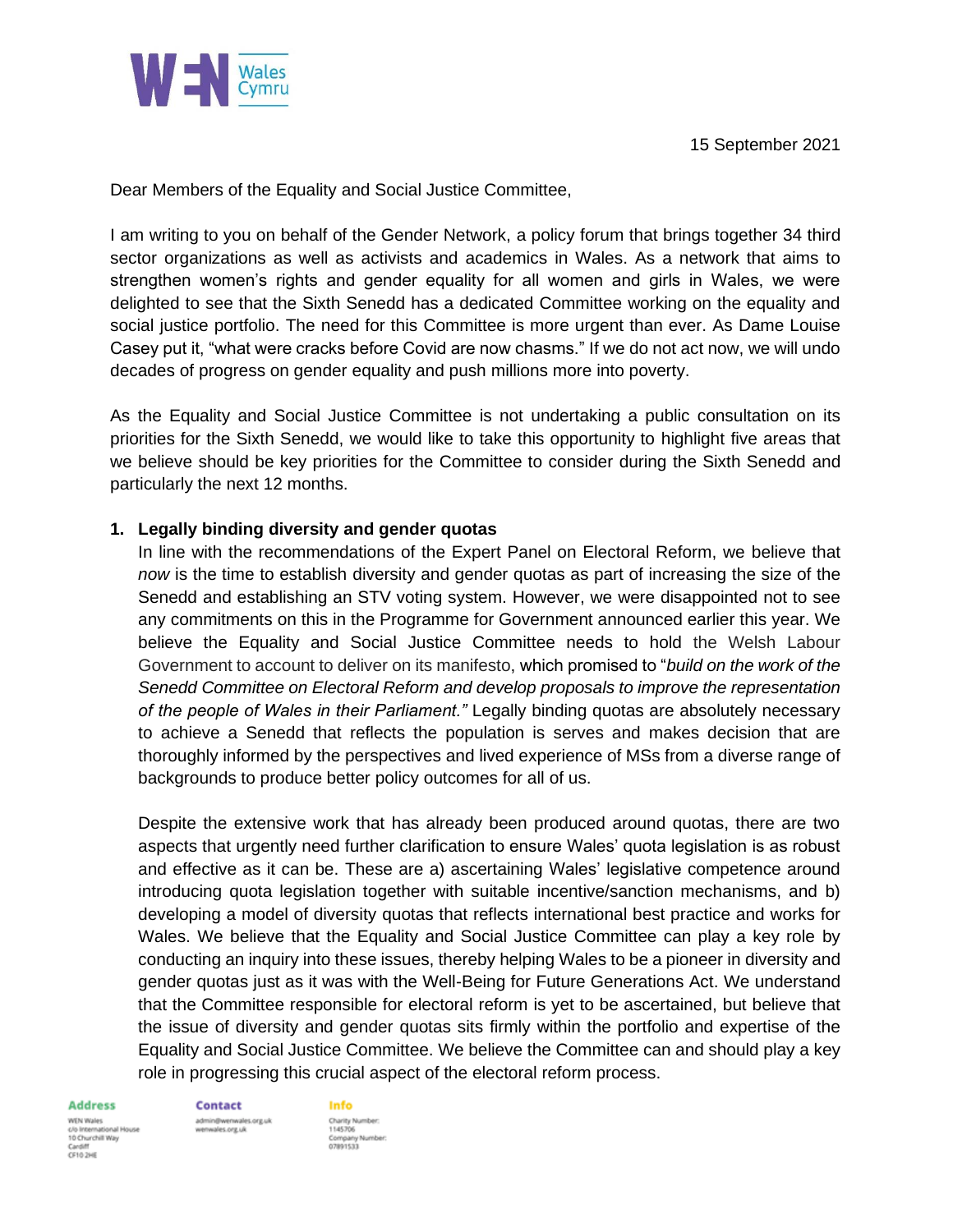

# **2. A green and caring recovery from the pandemic**

We believe that rebuilding the economy must be inclusive and to achieve that we need a major focus on the value of care. Across Wales and the UK, women have been more likely than men to struggle financially and experience poor mental health as a result of the pandemic. We know that financial and mental health disparities are linked to women's roles in unpaid and low paid care work. Data shows that school closures during the pandemic have hit women on low incomes particularly hard, with those on incomes less than £20,000 almost five times more likely to lose their jobs or working hours due to childcare responsibilities in comparison to women on higher incomes. While there has been much talk of a Green Recovery, we must ensure that it is a Green and Caring Recovery or we will not be living up to our values of a more equal Wales. Other countries, such as Canada, are already leading the way on this though committing to major investments into childcare as part of a plan to rebuild the economy with care, inclusivity, and women at its heart. We believe that a key priority for the Equality and Social Justice Committee should be to scrutinise the Welsh Government's recovery plan to ensure caring is at the heart of building back better.

## **3. Poverty**

Poverty rates in Wales remain stubbornly high. Women have a higher risk of relative income poverty than men and experience and impact of poverty can be very different for women, partly as a result of their different positions in the labour market and within households. Despite these challenges there is limited discussion of tackling poverty in the Programme for Government. Many organisations, and the ELGC Committee from the previous Senedd, have called for a greater focus on tackling poverty, including a comprehensive tackling poverty strategy that takes account of the different characteristics, circumstances and barriers facing people in poverty, devolution of administrative powers over social security and work to create a coherent Welsh benefits system based on principles of equality, dignity and fairness. In the context of Covid, the removal of the £20 uplift to Universal Credit and discussions about UBI, it seems timely for the Committee to revisit the issue of poverty to ensure that every opportunity to tackle the root causes of poverty is seized this Senedd term.

## **4. Gender Equality Review implementation**

In accepting the recommendations set out in the Gender Equality Review, and specifically the report Deeds not Words, Welsh Ministers took an important step towards implementing equalities mainstreaming. This is essential if we are to address structural inequality as if we do not change how decisions are taken we will keep developing policy that fails to account for the gendered nature of our economy and society and will therefore keep reinforcing and recreating inequality. The initial steps that Welsh Government intended to take to implement the recommendations from the Review were outlined in the Advancing Gender Equality: Action Plan. While it is understandable that the pandemic resulted in slower progress than initially intended, we do think it is timely for the ESJ Committee to carry out an inquiry to understand how implementation of this ambitious programme of change is going. To implement equalities

#### **Address**

WEN Wales nal House c/o International I<br>10 Churchill Way Cardiff<br>CF10 2HE

**Contact** ales.org.uk wenwales.org.uk

**Info** Charity Number<br>1145706 1145706<br>Company Number:<br>07891533